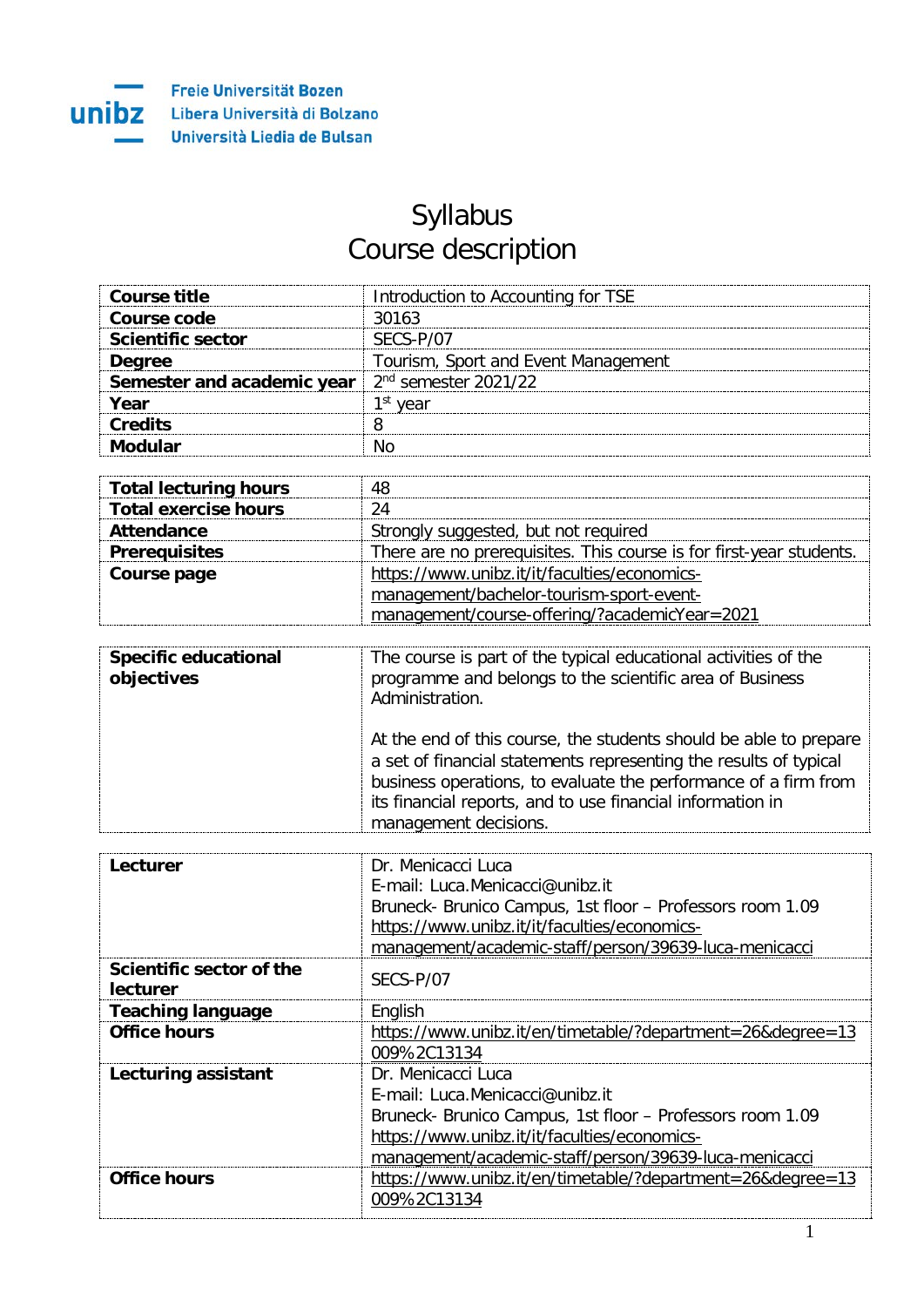

| List of topics covered | The role of accounting in business,                                                                                                                                                                                                                                                                                                                                                                                                            |
|------------------------|------------------------------------------------------------------------------------------------------------------------------------------------------------------------------------------------------------------------------------------------------------------------------------------------------------------------------------------------------------------------------------------------------------------------------------------------|
|                        | Recording business transactions,                                                                                                                                                                                                                                                                                                                                                                                                               |
|                        | The adjusting and closing process,                                                                                                                                                                                                                                                                                                                                                                                                             |
|                        | Merchandising operations,                                                                                                                                                                                                                                                                                                                                                                                                                      |
|                        | Receivables, Fixed assets,                                                                                                                                                                                                                                                                                                                                                                                                                     |
|                        | Investments,                                                                                                                                                                                                                                                                                                                                                                                                                                   |
|                        | Liabilities, Equity,                                                                                                                                                                                                                                                                                                                                                                                                                           |
|                        | Statement of cash flows.                                                                                                                                                                                                                                                                                                                                                                                                                       |
| <b>Teaching format</b> | The class will combine in-class explanation of the background<br>material, problem-solving and some case discussions. Students<br>will be expected to have read the background material and to<br>have worked on the solution of assigned problems before coming<br>to class. This will allow for a more efficient use of class time to<br>cover only the more complex issues and to apply the theoretical<br>concepts to realistic situations |

| <b>Learning outcomes</b> | Knowledge and understanding:                                                                         |
|--------------------------|------------------------------------------------------------------------------------------------------|
|                          | Knowledge and understanding of accounting systems, with                                              |
|                          | particular focus on the international context and on                                                 |
|                          | bookkeeping methods                                                                                  |
|                          | Knowledge and understanding of business accounting<br>$\bullet$                                      |
|                          | systems                                                                                              |
|                          | Knowledge and understanding of the preparation of financial                                          |
|                          | statements                                                                                           |
|                          | Knowledge and understanding of financial statement<br>$\bullet$                                      |
|                          | analysis tools                                                                                       |
|                          | Knowledge and understanding of business ratio analysis                                               |
|                          |                                                                                                      |
|                          | Ability to apply knowledge and understanding:                                                        |
|                          | Application of ratio analysis to evaluate firms' business                                            |
|                          | performance and decisions<br>$\bullet$                                                               |
|                          | Preparation of firm financial performance reports with a<br>particular focus on service activities   |
|                          | Analysis of the business performance of firms in the tourism,<br>$\bullet$                           |
|                          | events and sports industries                                                                         |
|                          | Application of basic accounting principles to firms engaging<br>$\bullet$                            |
|                          | in different industry segments and activities                                                        |
|                          |                                                                                                      |
|                          | <b>Making judgments:</b>                                                                             |
|                          | Ability to assess the general situation of a firm from an<br>$\bullet$                               |
|                          | analysis of its financial statements.                                                                |
|                          |                                                                                                      |
|                          | <b>Communication skills:</b>                                                                         |
|                          | Ability to communicate in writing the results of the analysis                                        |
|                          | of simple business situations and financial statements.                                              |
|                          |                                                                                                      |
|                          |                                                                                                      |
|                          |                                                                                                      |
|                          | Learning skills:<br>Ability to apply analytical and practical skills independently<br>and in groups. |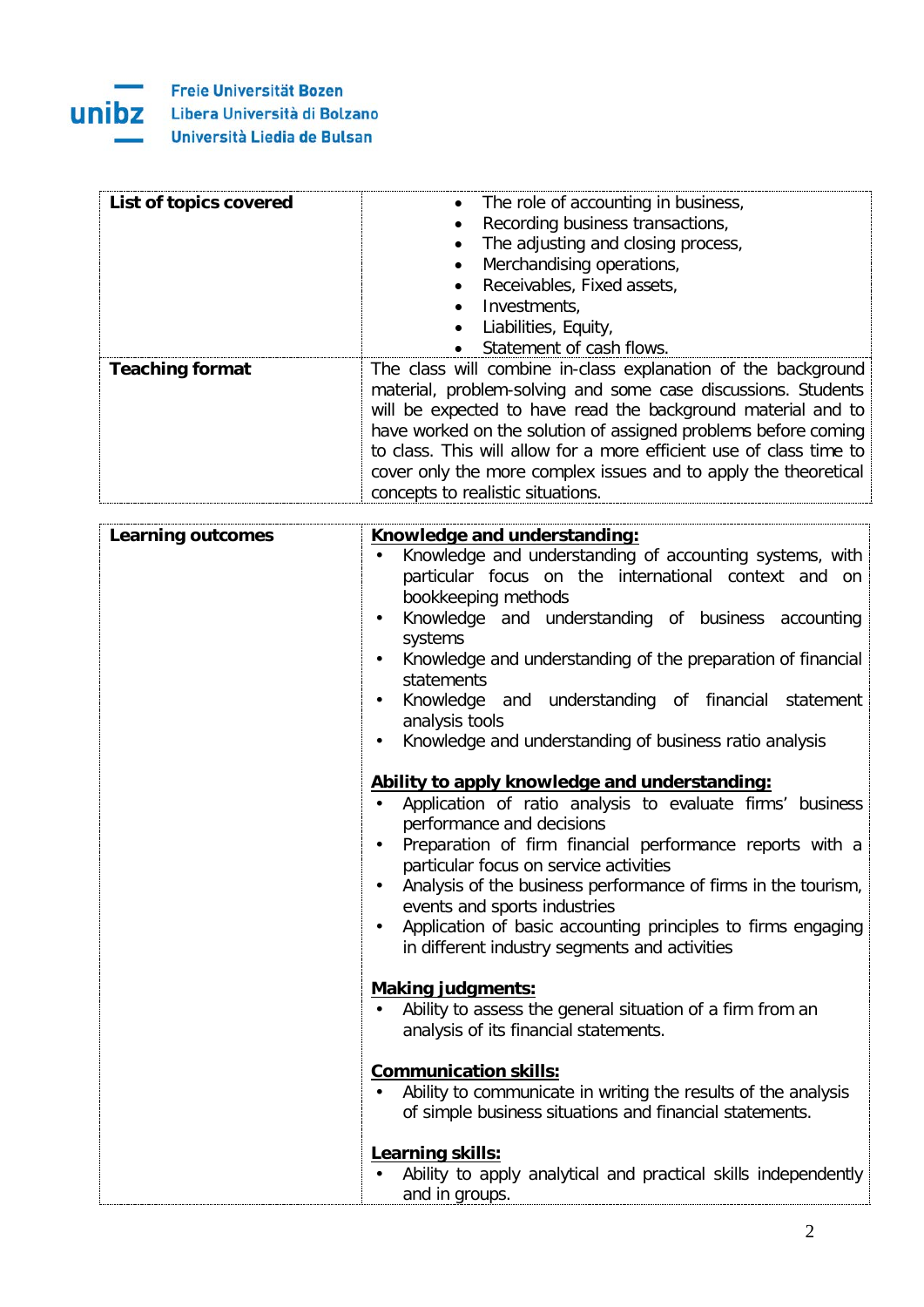

| Assessment                     | Optional Midterm (30% - duration 60 minutes):                                  |
|--------------------------------|--------------------------------------------------------------------------------|
|                                | Multiple-choice test. Participation is voluntary, however students             |
|                                | cannot opt to refuse the Midterm grade if they have a passing                  |
|                                | grade. Detailed instructions will be circulated.                               |
|                                | Final Exam (70% for students who passed the Optional                           |
|                                | Midterm grade - duration 90 minutes; 100% for                                  |
|                                | students who did not take or did not pass the Optional                         |
|                                | Midterm - duration 120 minutes):                                               |
|                                | Written, closed-book exam in English consisting of a combination               |
|                                | of numerical problems and essay questions.                                     |
|                                | The Optional Midterm and the Final Exam aim at assessing the                   |
|                                | acquisition of knowledge, understanding and ability to apply                   |
|                                | financial accounting concepts.                                                 |
| <b>Assessment language</b>     | English                                                                        |
| <b>Evaluation criteria and</b> |                                                                                |
| criteria for awarding marks    | <b>Evaluation criteria:</b><br>relevance, clarity, accuracy of answers;<br>٠   |
|                                | clarity of presentation;<br>$\bullet$                                          |
|                                | ability to apply methods (i.e. double-entry bookkeeping);<br>$\bullet$         |
|                                | ability to compare, evaluate and contrast models (i.e.                         |
|                                | different methods of recognition and measurement);                             |
|                                | ability to compare, evaluate and contrast data (i.e.                           |
|                                | financial statements).                                                         |
|                                | For attending students:                                                        |
|                                | Optional Midterm: 30% covering Ch. 1-4                                         |
|                                | Final exam: 70% Ch. 5, 8-14                                                    |
|                                | For non-attending students:                                                    |
|                                | Final exam: 100% on Ch. 1-5, 8-14                                              |
|                                | A student must pass the final exam to have a passing                           |
|                                | grade in the course. The grades of the Optional Midterm are                    |
|                                | valid for 1 academic year and cannot be carried over beyond this<br>timeframe. |
| <b>Required readings</b>       | Weygandt, J.J., P.D Kimmel and D.E. Kieso, Financial                           |
|                                | Accounting, IFRS Edition, 3rd edition, Wiley, 2015. ISBN: 978-1-               |
|                                | 119-15370-2 (e-book) or 978-1-118-97808-5 (hardcover).                         |
|                                | or alternatively                                                               |
|                                | Weygandt, J.J., P.D Kimmel and D.E. Kieso, Financial                           |
|                                | Accounting, IFRS Edition, 4 <sup>th</sup> edition, Wiley, 2019. ISBN: 978-1-   |
|                                | 119-50340-8 (e-book) or 978-1-119-50430-6 (hardcover).                         |
|                                |                                                                                |
| <b>Supplementary readings</b>  | For each topic, a few practice problems from the textbook are                  |